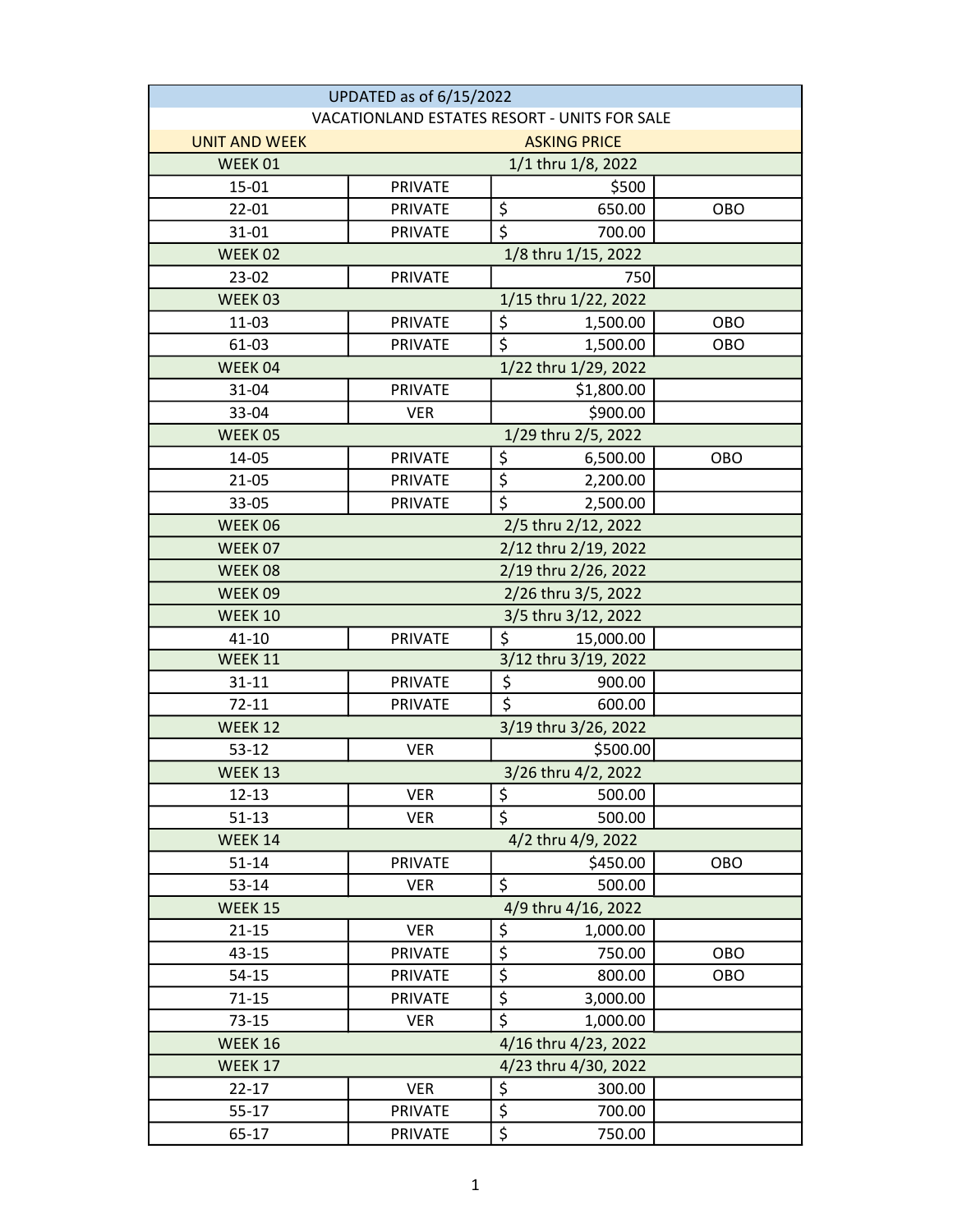| UPDATED as of 6/15/2022                      |                      |                              |             |  |
|----------------------------------------------|----------------------|------------------------------|-------------|--|
| VACATIONLAND ESTATES RESORT - UNITS FOR SALE |                      |                              |             |  |
| <b>UNIT AND WEEK</b>                         | <b>ASKING PRICE</b>  |                              |             |  |
| 66-17                                        | <b>PRIVATE</b>       | \$<br>350.00                 |             |  |
| WEEK 18                                      |                      | 4/30 thru 5/7, 2022          |             |  |
| 61-18                                        | <b>PRIVATE</b>       | \$<br>750.00                 |             |  |
| 65-18                                        | <b>PRIVATE</b>       | $\overline{\xi}$<br>750.00   |             |  |
| WEEK 19                                      |                      | 5/7 thru 5/14, 2022          |             |  |
| $52 - 19$                                    | <b>PRIVATE</b>       | \$<br>750.00                 |             |  |
| 63-19                                        | <b>PRIVATE</b>       | \$<br>1,000.00               |             |  |
| WEEK 20                                      |                      | 5/14 thru 5/21, 2022         |             |  |
| 15-20                                        | <b>PRIVATE</b>       | \$<br>5,000.00               |             |  |
| 55-20                                        | <b>PRIVATE</b>       | \$1,000.00                   |             |  |
| WEEK 21                                      |                      | 5/21 thru 5/28, 2022         |             |  |
| 45-21                                        | <b>PRIVATE</b>       | \$<br>700.00                 |             |  |
| $75 - 21$                                    | <b>PRIVATE</b>       | \$<br>3,000.00               |             |  |
| WEEK 22                                      |                      | 5/28 thru 6/4, 2022          |             |  |
| $11 - 22$                                    | <b>PRIVATE</b>       | \$<br>1,500.00               |             |  |
| WEEK 23                                      |                      | 6/4 thru 6/11, 2022          |             |  |
| 42-23                                        | <b>PRIVATE</b>       | $\overline{\xi}$<br>2,000.00 |             |  |
| WEEK 24                                      |                      | 6/11 thru 6/18, 2022         |             |  |
| $21 - 24$                                    | <b>PRIVATE</b>       | \$1,500.00                   |             |  |
| 44-24                                        | <b>PRIVATE</b>       | \$1,000.00                   |             |  |
| WEEK 25                                      |                      | 6/18 thru 6/25, 2022         |             |  |
| WEEK 26                                      |                      | 6/25 thru 7/2, 2022          |             |  |
| $26 - 26$                                    | <b>PRIVATE</b>       | \$<br>1,500.00               |             |  |
| 45-26                                        | <b>PRIVATE</b>       | $\overline{\xi}$<br>3,250.00 |             |  |
| 74-26                                        | <b>PRIVATE</b>       | $\overline{\xi}$<br>3,300.00 |             |  |
| WEEK 27                                      |                      | 7/2 thru 7/9, 2022           |             |  |
| $71 - 27$                                    | <b>PRIVATE</b>       | \$<br>2,000.00               |             |  |
| 74-27                                        | <b>PRIVATE</b>       | $\overline{\xi}$<br>3,000.00 |             |  |
| WEEK 28                                      |                      | 7/9 thru 7/16, 2022          |             |  |
| 13-28                                        | <b>PRIVATE</b>       | \$<br>1,700.00               |             |  |
| 23-28                                        | PRIVATE              | \$1,200.00                   | OBO         |  |
| 44-28                                        | <b>PRIVATE</b>       | \$1,500.00                   |             |  |
| WEEK 29                                      |                      | 7/16 thru 7/23, 2022         |             |  |
| 44-29                                        | PRIVATE              | \$1,500.00                   |             |  |
| WEEK 30                                      |                      | 7/23 thru 7/30, 2022         |             |  |
| 43-30                                        | <b>PRIVATE</b>       | \$2,500.00                   |             |  |
| WEEK 31                                      |                      | 7/30 thru 8/6, 2022          |             |  |
| WEEK 32                                      |                      | 8/6 thru 8/13, 2022          |             |  |
| 42-32                                        | <b>PRIVATE</b>       | \$<br>2,900.00               |             |  |
| WEEK 33                                      |                      | 8/13 thru 8/20, 2022         |             |  |
| 45-33                                        | <b>PRIVATE</b>       | \$3,000.00                   | <b>OBRO</b> |  |
| WEEK 34                                      | 8/20 thru 8/27, 2022 |                              |             |  |
| WEEK 35                                      |                      | 8/27 thru 9/3, 2022          |             |  |
| 15-35                                        | <b>PRIVATE</b>       | \$<br>2,000.00               |             |  |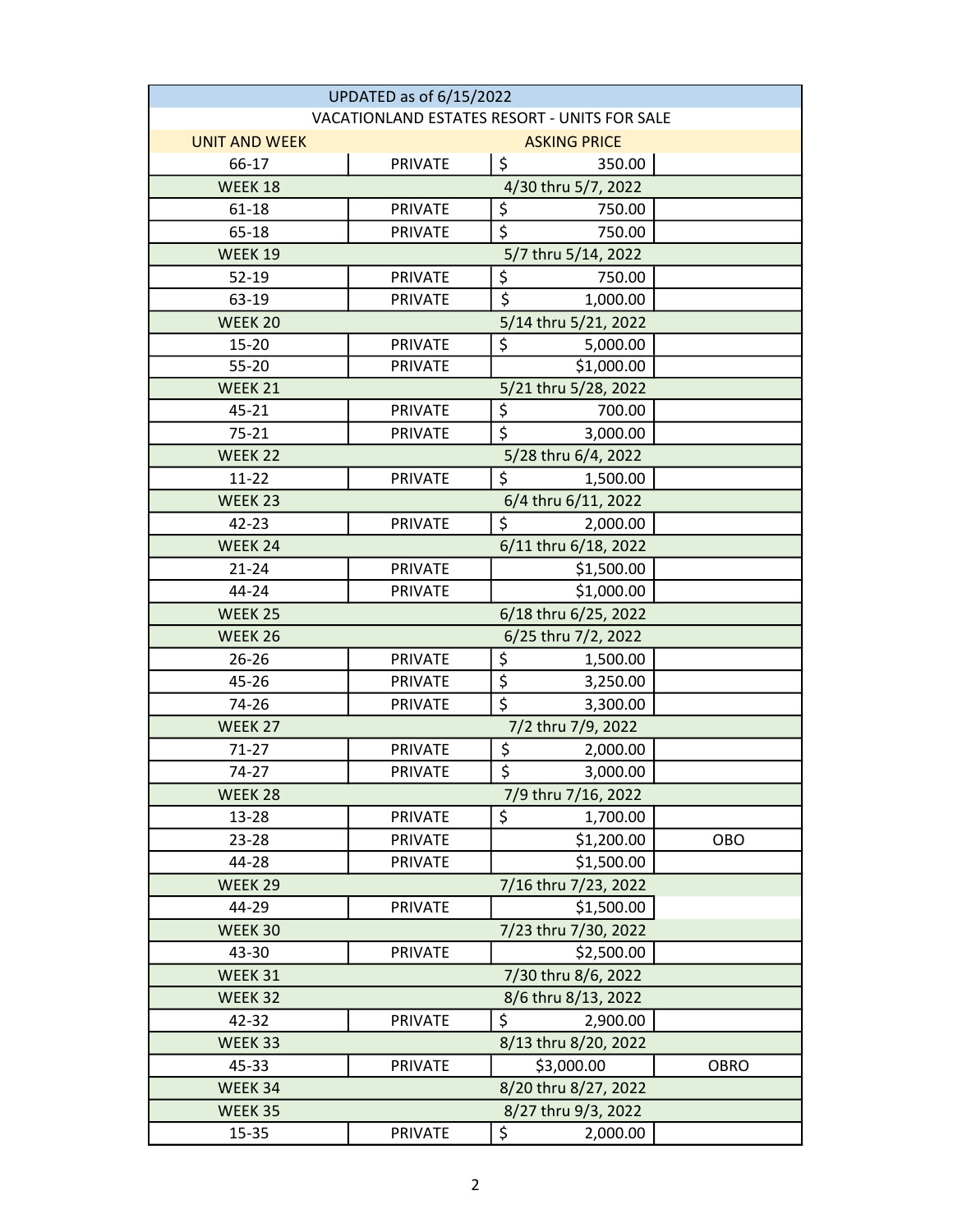| UPDATED as of 6/15/2022                      |                                                         |                                 |                                  |            |
|----------------------------------------------|---------------------------------------------------------|---------------------------------|----------------------------------|------------|
| VACATIONLAND ESTATES RESORT - UNITS FOR SALE |                                                         |                                 |                                  |            |
| <b>UNIT AND WEEK</b>                         | <b>ASKING PRICE</b>                                     |                                 |                                  |            |
| WEEK 36                                      | 9/3 thru 9/10, 2022                                     |                                 |                                  |            |
| 21-36                                        | <b>PRIVATE</b>                                          | \$                              | 1,200.00                         |            |
| 41-36                                        | <b>PRIVATE</b>                                          | \$                              | 1,000.00                         |            |
| 51-36                                        | <b>PRIVATE</b>                                          | \$                              | 4,000.00                         |            |
| WEEK 37                                      |                                                         |                                 | 9/10 thru 9/17, 2022             |            |
| 43-37                                        | <b>PRIVATE</b>                                          | \$                              | 1,000.00                         |            |
| 51-37                                        | <b>PRIVATE</b>                                          | $\overline{\boldsymbol{\zeta}}$ | 1,500.00                         |            |
| WEEK 38                                      |                                                         |                                 | 9/17 thru 9/24, 2022             |            |
| 55-38                                        | Private                                                 | \$                              | 1,000.00                         |            |
| 43-38                                        | <b>PRIVATE</b>                                          | $\overline{\xi}$                | 1,000.00                         |            |
| 73-38                                        | <b>PRIVATE</b>                                          | \$                              | 200.00                           |            |
| WEEK 39                                      | 9/24 thru 10/1, 2022                                    |                                 |                                  |            |
| WEEK 40                                      |                                                         |                                 | 10/1 thru 10/8, 2022             |            |
| 13-40                                        | <b>PRIVATE</b>                                          | \$                              | 1,000.00                         |            |
| 44-40                                        | <b>PRIVATE</b>                                          | \$                              | 2,100.00                         |            |
| 55-40                                        | <b>PRIVATE</b>                                          |                                 | \$990.00                         |            |
| WEEK 41                                      | 10/8 thru 10/15, 2022                                   |                                 |                                  |            |
| 61-41                                        | PRIVATE                                                 |                                 | \$1,000.00                       |            |
| WEEK 42                                      |                                                         |                                 | 10/15 thru 10/22, 2022           |            |
| 45-42                                        | <b>PRIVATE</b>                                          | \$                              | 950.00                           |            |
| 53-42                                        | <b>VER</b>                                              | \$                              | 1,100.00                         |            |
| WEEK 43                                      |                                                         |                                 | 10/22 thru 10/29, 2022           |            |
| $31 - 43$                                    | <b>PRIVATE</b>                                          |                                 | \$600                            | <b>OBO</b> |
| 43-43                                        | <b>VER</b>                                              | \$                              | 2,000.00                         |            |
| WEEK 44                                      |                                                         |                                 | 10/29 thru 11/5, 2022            |            |
| 24-44                                        | <b>PRIVATE</b>                                          | \$                              | 400.00                           |            |
| 75-44                                        | <b>PRIVATE</b>                                          | \$                              | 600.00                           |            |
| WEEK 45                                      | 11/5 thru 11/12, 2022                                   |                                 |                                  |            |
| 14-45                                        | <b>PRIVATE</b>                                          | \$                              | 600.00                           |            |
| $32 - 45$                                    | <b>PRIVATE</b>                                          | \$                              | 1,000.00                         |            |
| 25-45                                        | PRIVATE                                                 | $\overline{\xi}$                | 2,500.00                         |            |
| WEEK 46                                      |                                                         |                                 | 11/12 thru 11/19, 2022           |            |
| 15-46                                        | <b>PRIVATE</b>                                          |                                 | \$600.00                         |            |
| 21-46                                        | <b>PRIVATE</b>                                          | \$                              | 600.00<br>11/19 thru 11/26, 2022 |            |
| WEEK 47<br>13-47                             | <b>PRIVATE</b>                                          |                                 |                                  | <b>OBO</b> |
| 62-47                                        | <b>PRIVATE</b>                                          | \$<br>\$                        | 550.00<br>600.00                 |            |
| WEEK 48                                      |                                                         |                                 | 11/26 thru 12/3, 2022            |            |
| 74-48                                        | <b>PRIVATE</b>                                          | \$                              | 950.00                           | OBO        |
| 54-48                                        |                                                         | $\overline{\mathsf{S}}$         |                                  |            |
| WEEK 49                                      | <b>PRIVATE</b><br>1,500.00                              |                                 |                                  |            |
| 62-49                                        | 12/3 thru 12/10, 2022<br>\$<br><b>PRIVATE</b><br>500.00 |                                 |                                  |            |
| WEEK 50                                      |                                                         |                                 | 12/10 thru 12/17, 2022           |            |
| 12-50                                        | <b>PRIVATE</b>                                          | \$                              | 400.00                           |            |
|                                              |                                                         |                                 |                                  |            |